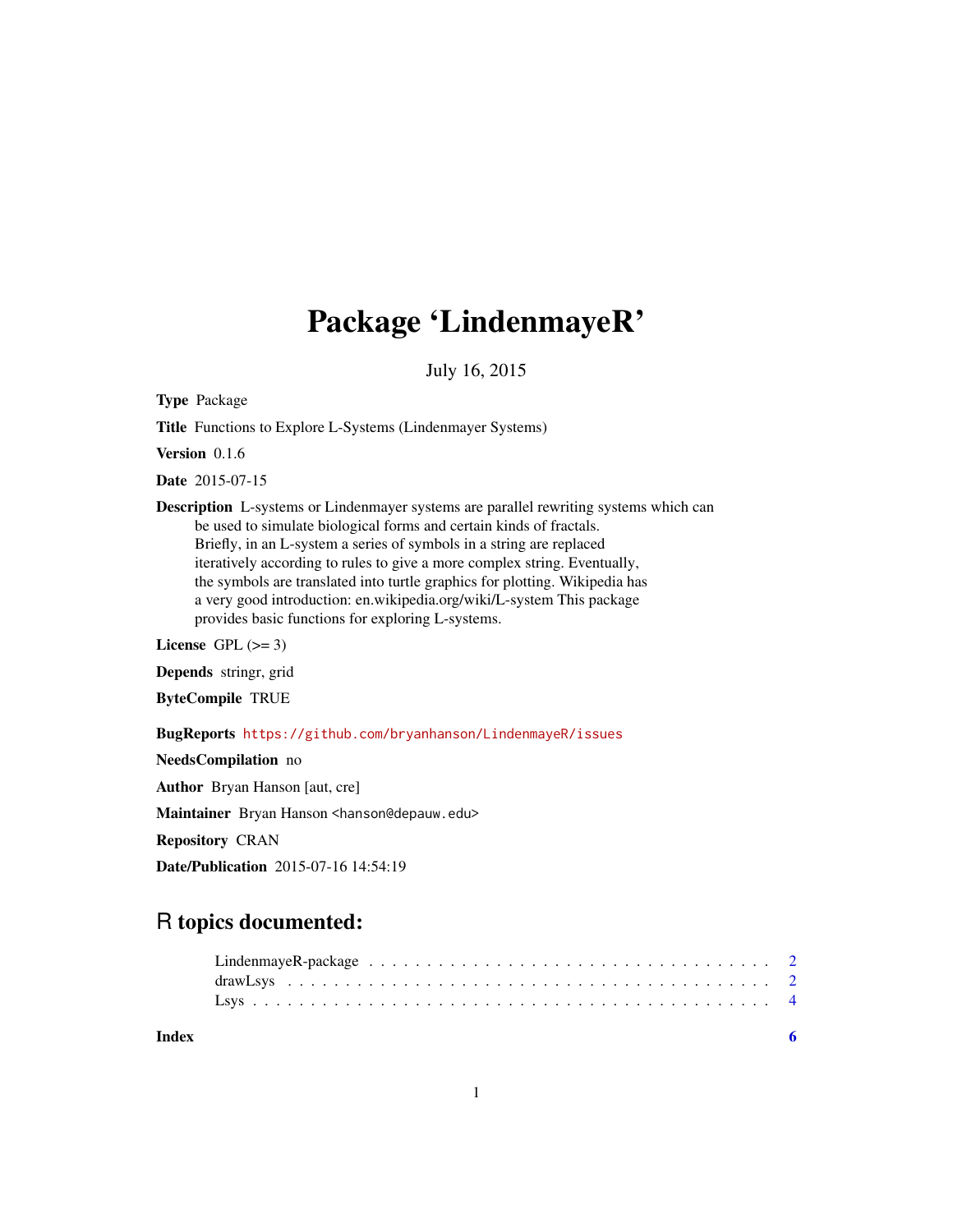<span id="page-1-0"></span>LindenmayeR-package *Lindenmayer System Functions*

#### Description

Functions to Explore L-Systems (Lindenmayer Systems)

#### Details

Lindenmayer or L-systems are parallel rewriting systems which can be used to simulate biological forms and certain kinds of fractals. Briefly, in an L-system a series of symbols in a string are replaced iteratively according to rules to give a more complex string. Eventually, the symbols are translated into turtle graphics for plotting. Wikipedia has a very good introduction: [https://en.](https://en.wikipedia.org/wiki/L-system) [wikipedia.org/wiki/L-system](https://en.wikipedia.org/wiki/L-system) This package provides basic functions for exploring L-systems.

#### Author(s)

Bryan A. Hanson

<span id="page-1-1"></span>drawLsys *Draw a 2D L-System Using Turtle Graphics*

#### Description

This function takes input strings, previously created with [Lsys](#page-3-1), translates them into 2D turtle graphics instructions, and then plots the results.

#### Usage

```
drawLsys(string = NULL, drules = NULL, st = c(5, 50, 0), stepSize = 1,
  ang = 90, which = length(string), shrinkFactor = NULL, ...)
```
#### Arguments

| string   | A character vector giving the strings containing the turtle graphics instructions.<br>Created by Lsys.                                                                                                                                |
|----------|---------------------------------------------------------------------------------------------------------------------------------------------------------------------------------------------------------------------------------------|
| drules   | A data frame containing columns "symbols" and "action". These contain the<br>input symbols and the corresponding drawing action. See the examples.                                                                                    |
| st       | A numeric vector of length 3 giving the screen coordinates where the start of the<br>curve should be placed. The screen is 100 x 100 with the lower left corner as<br>0,0. The third element is the initial drawing angle in degrees. |
| stepSize | Numeric. The length of the drawing step.                                                                                                                                                                                              |
| ang      | Numeric. The angle in degrees when a change in direction is requested.                                                                                                                                                                |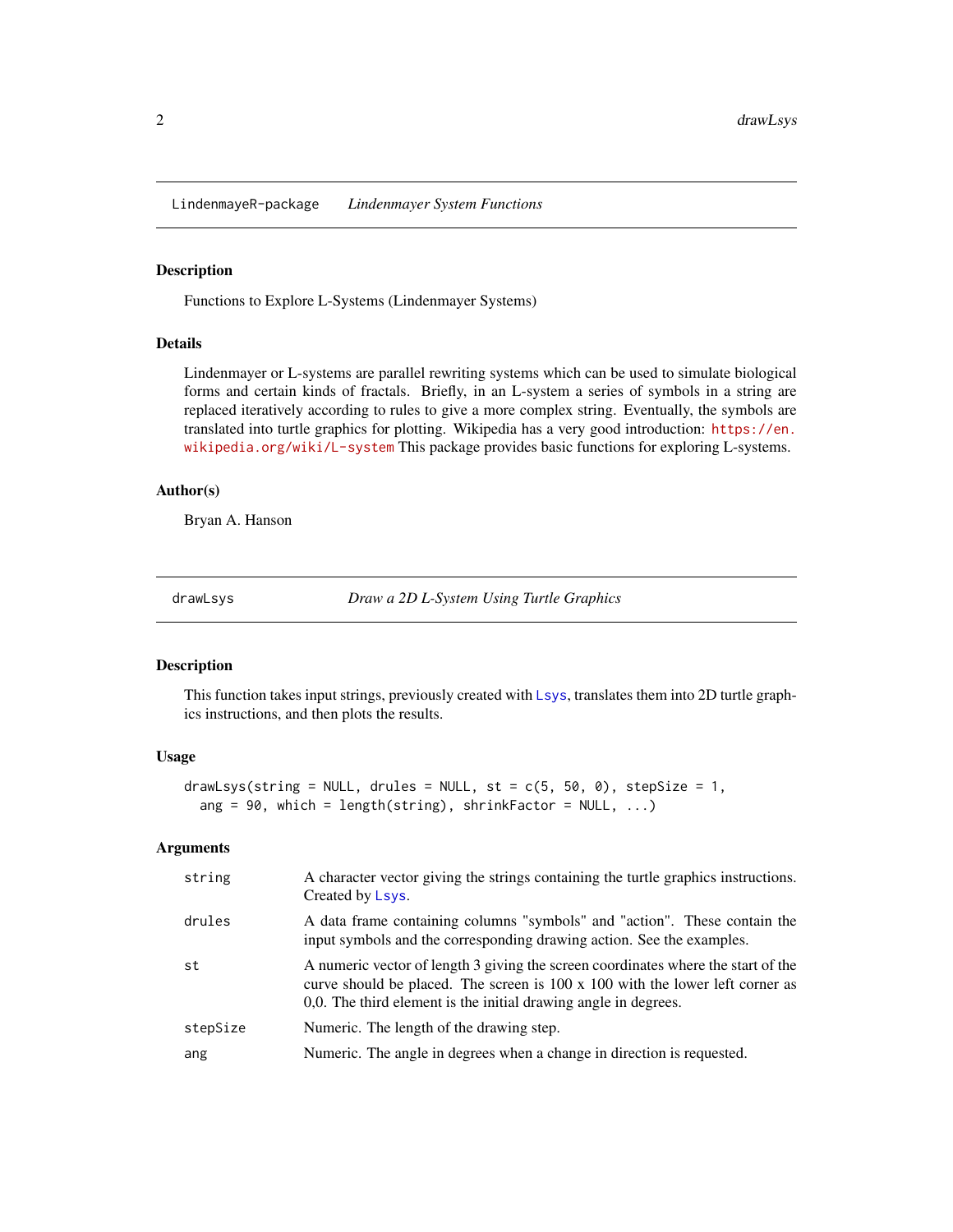#### <span id="page-2-0"></span>drawLsys 3

| which        | Integer. The entries in string which should be drawn. Defaults to the last (most<br>complex) entry. If $length(which) > 1$ each plot is drawn in its own window.                                                                                                                     |
|--------------|--------------------------------------------------------------------------------------------------------------------------------------------------------------------------------------------------------------------------------------------------------------------------------------|
| shrinkFactor | A numeric vector of the same length as string. As each plot is made, stepSize<br>will be divided by the corresponding value in shrinkFactor. This allows one<br>to scale down the increasingly large/complex plots to make them occupy a space<br>similar to the less complex plots. |
| $\cdots$     | Additional parameters to be passed to the grid drawing routines. Most likely,<br>something of the form $gp = gpar(\dots)$ . See gpar and the last example.                                                                                                                           |

#### Value

None; side effect is a plot.

#### Warning

Remember that if retAll = TRUE, [Lsys](#page-3-1) returns the initial string plus the results of all iterations. In this case, if you want the 5th iteration, you should specify which = 6 since the initial string is in string[1].

#### Examples

```
require('grid')
```

```
# Modified Koch curve
rkoch1 <- data.frame(inp = c("F"), out = c("F+F-F-F+F"), stringsAsFactors = FALSE)
k1 \leq - Lsys(init = "F", rules = rkoch1, n = 3)
dkoch \leq data.frame(symbol = c("F", "f", "+", "-", "[", "]"),
action = c("F", "f", "+", "-", "L", "J"), stringsAsFactors = FALSE)drawLsys(string = k1, stepSize = 3, st = c(10, 50, 0), drules = dkoch)
grid.text("Modified Koch Curve (n = 3)", 0.5, 0.25)
# Classic Koch snowflake
rkoch2 <- data.frame(inp = c("F"), out = c("F-F++F-F"), stringsAsFactors = FALSE)
k2 \leq Lsys(int = "F++F++F", rules = rhech2, n = 4)drawLsys(string = k2, stepSize = 1, ang = 60, st = c(10, 25, 0), drules = dkoch)
grid.text("Classic Koch Snowflake (n = 4)", 0.5, 0.5)
# Sierpinski Triangle
rSierp \le - data.frame(inp = c("A", "B"), out = c("B-A-B", "A+B+A"), stringsAsFactors = FALSE)
s \leq Lsys(int = "A", rules = rSierp, n = 6)dSierp \leq data.frame(symbol = c("A", "B", "+", "-", "[", "]"),
action = c("F", "F", "+", "-", "[", "]"), stringsAsFactors = FALSE)
drawLsys(string = s, stepSize = 1, ang = 60, st = c(20, 25, 0), drules = dSierp)
grid.text("Sierpinski Triangle (n = 6)", 0.5, 0.1)
# Islands & Lakes
islands_rules <- data.frame(inp = c("F", "f"), out = c("F+f-FF+F+FF+Ff+FF-f+FF-F-FF-Ff-FFF",
"ffffff"), stringsAsFactors = FALSE)
islands <- Lsys(init = "F+F+F+F", rules = islands_rules, n = 2)
draw_islands <- data.frame(symbol = c("F", "f", "+", "-", "[", "]"),
action = c("F", "f", "+", "-", "L", "J"), stringsAsFactors = FALSE)
```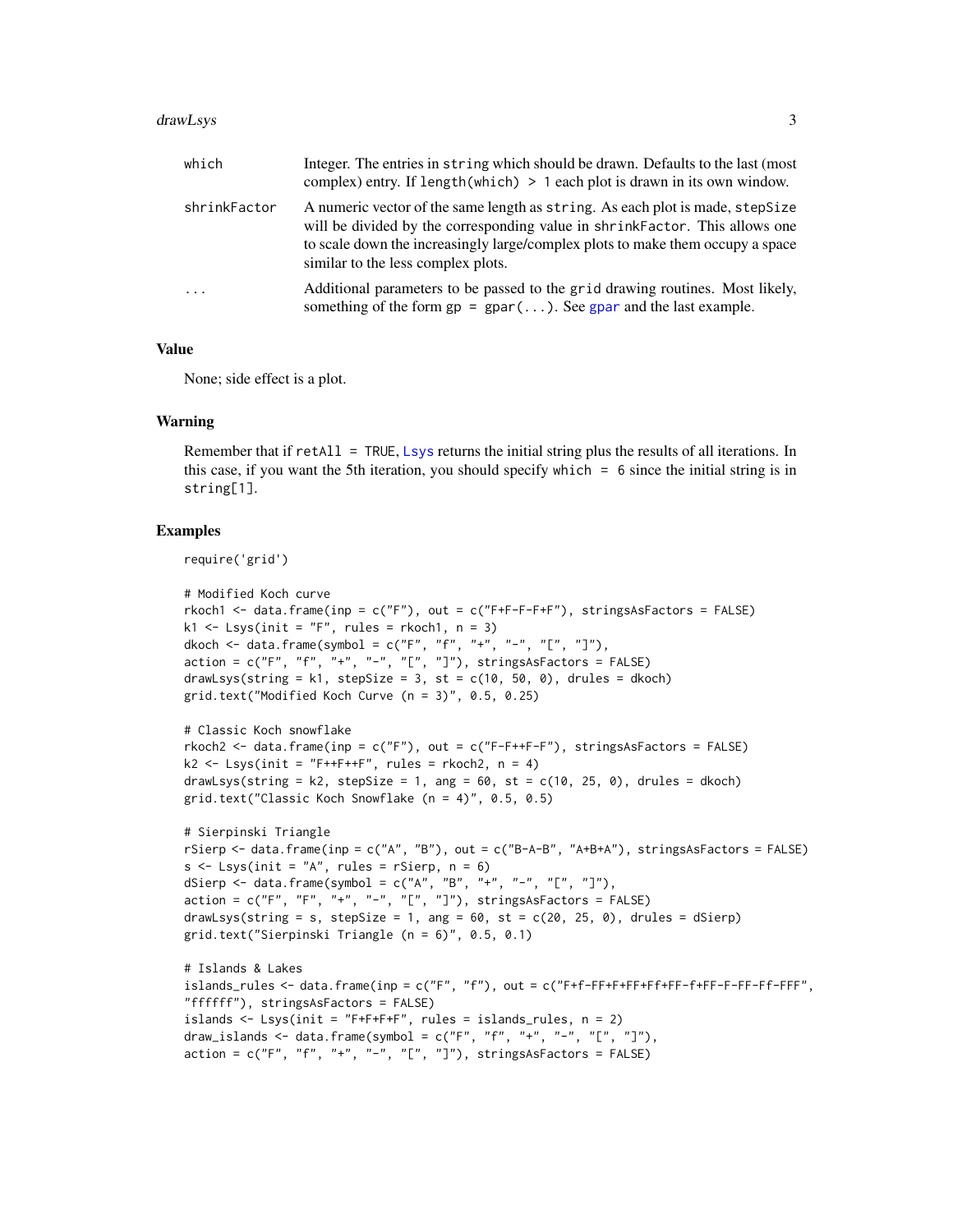```
drawLsys(string = islands, step = 1, ang = 90, st = c(70, 35, 90),
drules = draw_islands, gp = gpar(col = "red", fill = "gray"))# A primitive tree
prim_rules \leq data.frame(inp = c("0", "1"),
out = c("1[+0]-0", "11"), stringsAsFactors = FALSE)
primitive_plant <- Lsys(init = "0", rules = prim_rules, n = 7)
draw_prim <- data.frame(symbol = c("0", "1", "+", "-", "[", "]"),action = c("F", "F", "+", "-", "L", "]"), stringsAsFactors = FALSE)
drawLsys(string = primitive_plant, stepSize = 1, ang = 45, st = c(50, 5, 90),
drules = draw_prim, which = 7)
grid.text("Primitive Tree (n = 6)", 0.5, 0.75)
# A more realistic botanical structure
# Some call this a fractal tree, I think it is more like seaweed
# Try drawing the last iteration (too slow for here, but looks great)
fractal_tree_rules <- data.frame(inp = c("X", "F"),
out = c("F-[[X]+X]+F[+FX]-X", "FF"), stringsAsFactors = FALSE)
fractal_tree <- Lsys(init = "X", rules = fractal_tree_rules, n = 7)
draw_ft <- data.frame(symbol = c("X", "F", "+", "-", "[", "]"),
action = c("f", "F", "+", "-", "L", "J"), stringsAsFactors = FALSE)drawLsys(string = fractal_tree, stepSize = 2, ang = 25, st = c(50, 5, 90),
drules = draw_ft, which = 5, gp = gpar(col = "chocolate4", fill = "honeydev"))grid.text("Fractal Seaweed (n = 4)", 0.25, 0.25)
```
<span id="page-3-1"></span>

| Lsys | Rewrite an Axiom Using Production Rules to Give a String Ready for |
|------|--------------------------------------------------------------------|
|      | Turtle Graphics                                                    |

#### Description

This is the central function for rewriting an initial string of symbols (the axiom) into a new string using production rules. Production rules are very simple: if the symbol is A, turn it into something. If it is B, turn it into something else. Production rules typically contain instructions about moving while drawing, moving w/o drawing, changing direction, or storing the current state for re-use later.

#### Usage

```
Lsys(init = NULL, rules = NULL, n = 5, retAll = TRUE, verbose = 1L)
```
#### Arguments

| init   | A character string giving variables (symbols) to use as the initial string Also<br>known as the axiom.                                                          |
|--------|-----------------------------------------------------------------------------------------------------------------------------------------------------------------|
| rules  | A data frame containing columns "inp" and "out". These contain the input vari-<br>ables and the corresponding replacement string. See the examples in drawLsys. |
| n      | An integer giving the number of cycles or iterations desired.                                                                                                   |
| retAll | Logical. If TRUE, the result at each cycle will be returned, otherwise only the<br>last result is returned.                                                     |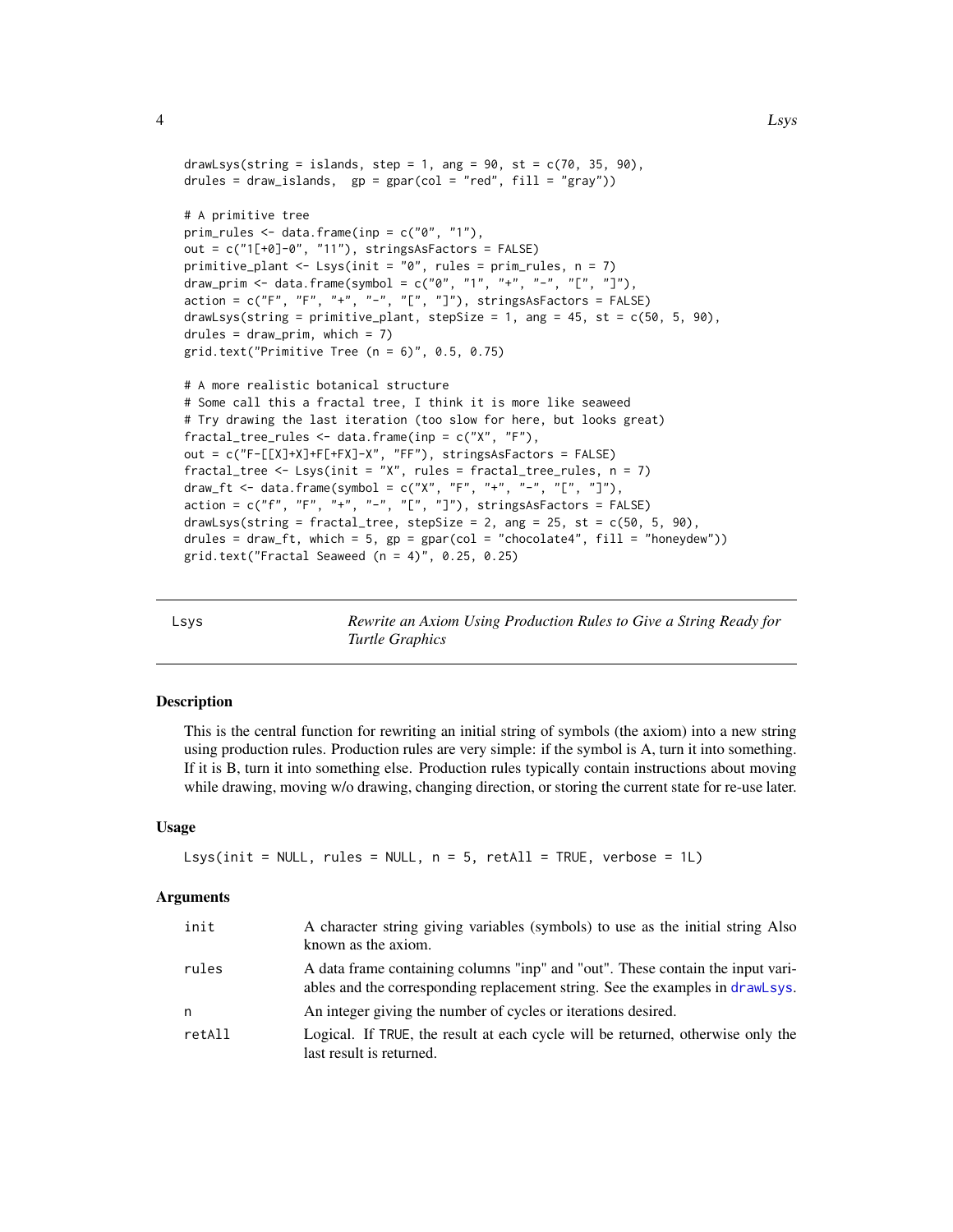#### <span id="page-4-0"></span>Lsys 5

| verbose | An integer giving the level of information desired as the calculation proceeds. |
|---------|---------------------------------------------------------------------------------|
|         | verbose = $1L$ gives basic information at each cycle. Any value greater than 1  |
|         | gives much more detail. Supress messages by using a value less than 1.          |

### Value

If retAll = FALSE, a character vector of length 1 giving the string at the end processing. Otherwise, a character vector of length n + 1 containing init plus the results at the end of each iteration.

#### See Also

[drawLsys](#page-1-1) for examples, including plotting.